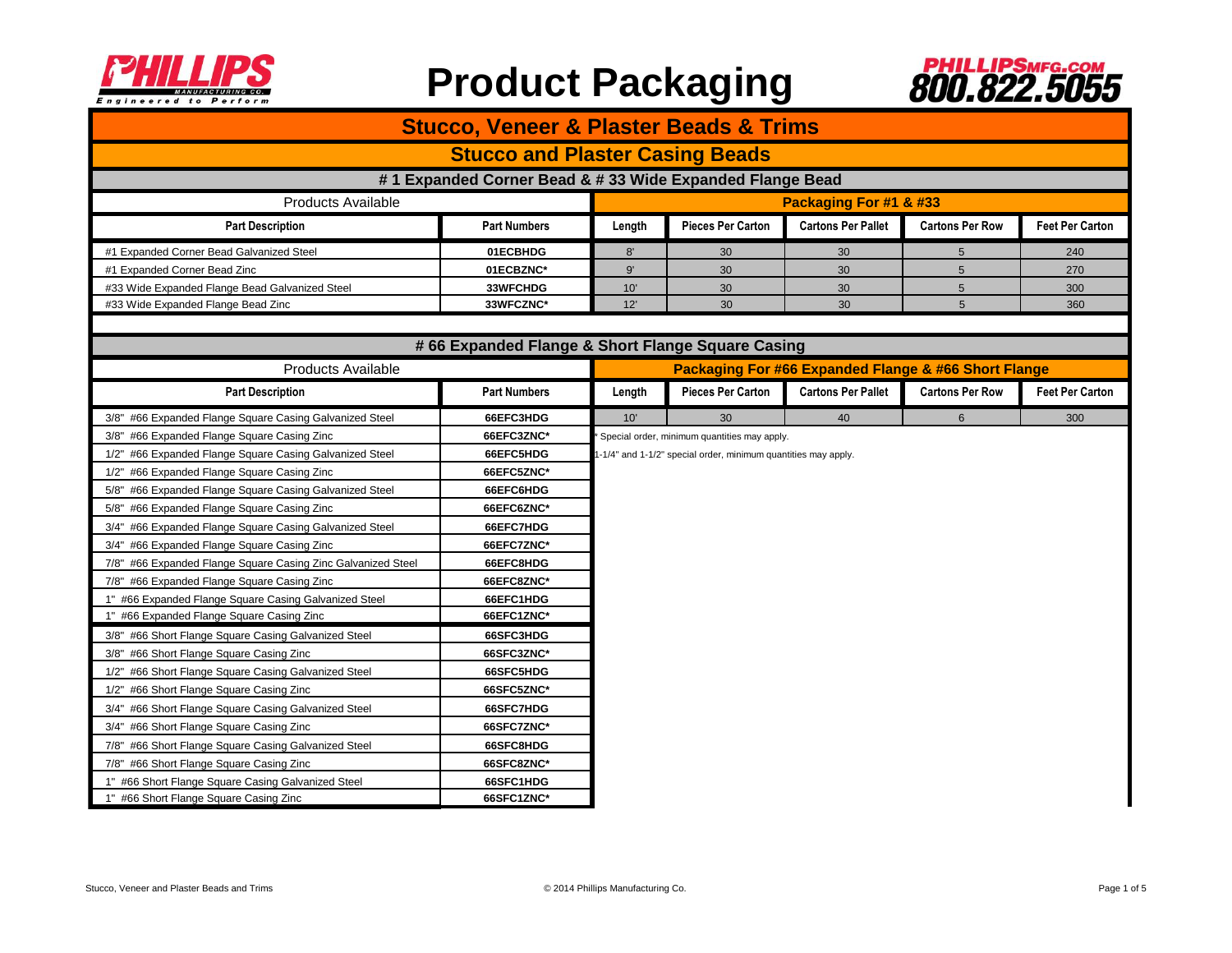| 3/8" #66 Expanded Flange Square Casing Galvanized Steel - Weep H  | 66EFW3HDG  |
|-------------------------------------------------------------------|------------|
| 3/8" #66 Expanded Flange Square Casing Zinc - Weep Holes          | 66EFW3ZNC* |
| 1/2" #66 Expanded Flange Square Casing Galvanized Steel - Weep H  | 66EFW5HDG  |
| 1/2" #66 Expanded Flange Square Casing Zinc - Weep Holes          | 66EFW5ZNC* |
| 5/8" #66 Expanded Flange Square Casing Galvanized Steel - Weep H  | 66EFW6HDG  |
| 5/8" #66 Expanded Flange Square Casing Zinc - Weep Holes          | 66EFW6ZNC* |
| 3/4" #66 Expanded Flange Square Casing Galvanized Steel - Weep H  | 66EFW7HDG  |
| 3/4" #66 Expanded Flange Square Casing Zinc - Weep Holes          | 66EFW7ZNC* |
| 7/8" #66 Expanded Flange Square Casing Zinc Galvanized Steel - We | 66EFW8HDG  |
| 7/8" #66 Expanded Flange Square Casing Zinc - Weep Holes          | 66EFW8ZNC* |
| #66 Expanded Flange Square Casing Galvanized Steel - Weep Ho      | 66EFW1HDG  |
| #66 Expanded Flange Square Casing Zinc - Weep Holes               | 66EFW1ZNC* |
| 3/8" #66 Short Flange Square Casing Galvanized Steel - Weep Holes | 66SFW3HDG  |
| 3/8" #66 Short Flange Square Casing Zinc - Weep Holes             | 66SFW3ZNC* |
| 1/2" #66 Short Flange Square Casing Galvanized Steel - Weep Holes | 66SFW5HDG  |
| 1/2" #66 Short Flange Square Casing Zinc - Weep Holes             | 66SFW5ZNC* |
| 3/4" #66 Short Flange Square Casing Galvanized Steel - Weep Holes | 66SFW7HDG  |
| 3/4" #66 Short Flange Square Casing Zinc - Weep Holes             | 66SFW7ZNC* |
| 7/8" #66 Short Flange Square Casing Zinc Galvanized Steel - Weep  | 66SFW8HDG  |
| 7/8" #66 Short Flange Square Casing Zinc - Weep Holes             | 66SFW8ZNC* |
| "#66 Short Flange Square Casing Galvanized Steel - Weep Holes     | 66SFW1HDG  |
| #66 Short Flange Square Casing Zinc - Weep Holes                  | 66SFW1ZNC* |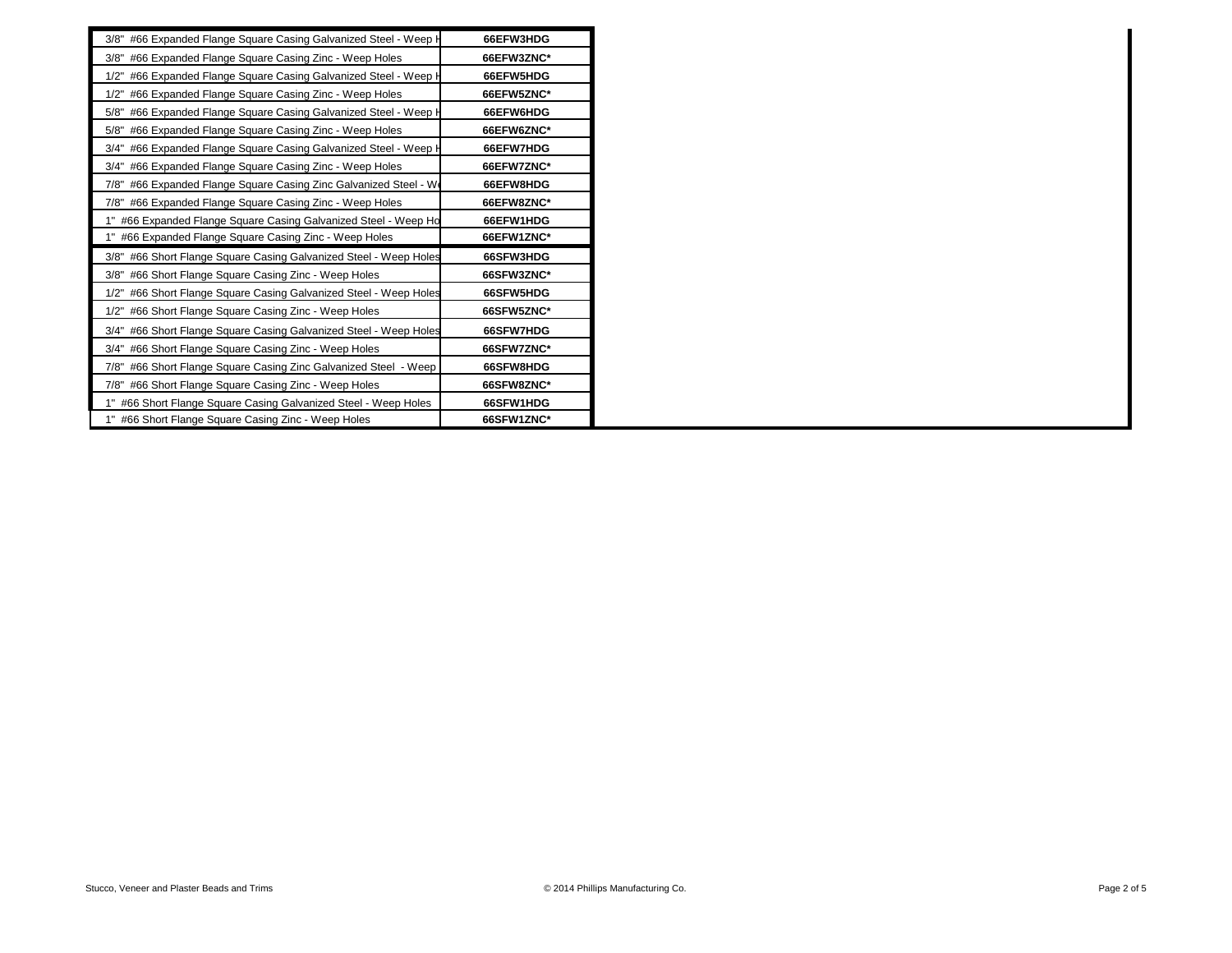



| <b>Stucco, Veneer &amp; Plaster Beads &amp; Trims</b>         |                     |                                                                                                   |                                              |                                        |                        |                        |  |
|---------------------------------------------------------------|---------------------|---------------------------------------------------------------------------------------------------|----------------------------------------------|----------------------------------------|------------------------|------------------------|--|
| <b>Stucco and Plaster Control Joints</b>                      |                     |                                                                                                   |                                              |                                        |                        |                        |  |
| #15 Double V Expansion Joint                                  |                     |                                                                                                   |                                              |                                        |                        |                        |  |
| <b>Products Available</b>                                     |                     |                                                                                                   | Packaging For #15 (1/2" ONLY)                |                                        |                        |                        |  |
| <b>Part Description</b>                                       | <b>Part Numbers</b> | Length                                                                                            | <b>Pieces Per Carton</b>                     | <b>Cartons Per Pallet</b>              | <b>Cartons Per Row</b> | <b>Feet Per Carton</b> |  |
| 1/2" #15 Double V Expansion Joint Galvanized Steel            | 15ECJ5HDG           | 10'                                                                                               | 24                                           | 40                                     | 5                      | 240                    |  |
| 1/2" #15 Double V Expansion Joint Zinc                        | 15ECJ5ZNC*          | Packaging For #15 (5/8", 3/4", 7/8" ONLY)                                                         |                                              |                                        |                        |                        |  |
| 5/8" #15 Double V Expansion Joint Galvanized Steel            | 15ECJ6HDG           | 10'                                                                                               | 24                                           | 30                                     | 5                      | 240                    |  |
| 5/8" #15 Double V Expansion Joint Zinc                        | 15ECJ6ZNC*          | Special order, minimum quantities may apply.<br>7/8" special order, minimum quantities may apply. |                                              |                                        |                        |                        |  |
| 3/4" #15 Double V Expansion Joint Galvanized Steel            | 15ECJ7HDG           |                                                                                                   |                                              |                                        |                        |                        |  |
| 3/4" #15 Double V Expansion Joint Zinc                        | 15ECJ7ZNC*          |                                                                                                   |                                              |                                        |                        |                        |  |
| 7/8" #15 Double V Expansion Joint Galvanized Steel            | 15ECJ8HDG**         |                                                                                                   |                                              |                                        |                        |                        |  |
| 7/8" #15 Double V Expansion Joint Zinc                        | 15ECJ8ZNC**         |                                                                                                   |                                              |                                        |                        |                        |  |
| <b>Products Available</b>                                     |                     |                                                                                                   |                                              | Packaging For #15 (1/4" and 3/8" ONLY) |                        |                        |  |
| <b>Part Description</b>                                       | <b>Part Numbers</b> | Length                                                                                            | <b>Pieces Per Carton</b>                     | <b>Cartons Per Pallet</b>              | <b>Cartons Per Row</b> | <b>Feet Per Carton</b> |  |
| 1/4" #15 Double V Expansion Joint Galvanized Steel            | 15ECJ2HDG**         | 10'                                                                                               | 24                                           | 40                                     | $\overline{7}$         | 240                    |  |
| 1/4" #15 Double V Expansion Joint Zinc                        | 15ECJ2ZNC**         | Special order, minimum quantities may apply.                                                      |                                              |                                        |                        |                        |  |
| 3/8" #15 Double V Expansion Joint Galvanized Steel            | 15ECJ3HDG           | 1/4" special order, minimum quantities may apply.                                                 |                                              |                                        |                        |                        |  |
| 3/8" #15 Double V Expansion Joint Zinc                        | 15ECJ3ZNC*          |                                                                                                   |                                              |                                        |                        |                        |  |
|                                                               |                     |                                                                                                   |                                              |                                        |                        |                        |  |
| #30 Double V Inside Corner Expansion Joint                    |                     |                                                                                                   |                                              |                                        |                        |                        |  |
| <b>Products Available</b>                                     |                     | <b>Packaging For #30</b>                                                                          |                                              |                                        |                        |                        |  |
| <b>Part Description</b>                                       | <b>Part Numbers</b> | Length                                                                                            | <b>Pieces Per Carton</b>                     | <b>Cartons Per Pallet</b>              | <b>Cartons Per Row</b> | <b>Feet Per Carton</b> |  |
| #30 Double V Inside Corner Expansion Joint Galvanized<br>1/2" | 30EJ5HDG            | 10'                                                                                               | 24                                           | 40                                     | 5                      | 240                    |  |
| 1/2" #30 Double V Inside Corner Expansion Joint Zinc          | 30EJ5ZNC*           |                                                                                                   | Special order, minimum quantities may apply. |                                        |                        |                        |  |
| #30 Double V Inside Corner Expansion Joint Galvanized<br>5/8" | 30EJ6HDG            |                                                                                                   |                                              |                                        |                        |                        |  |
| 5/8" #30 Double V Inside Corner Expansion Joint Zinc          | 30EJ6ZNC*           |                                                                                                   |                                              |                                        |                        |                        |  |
| 3/4" #30 Double V Inside Corner Expansion Joint Galvanized    | 30EJ7HDG            |                                                                                                   |                                              |                                        |                        |                        |  |
| 3/4" #30 Double V Inside Corner Expansion Joint Zinc          | 30EJ7ZNC*           |                                                                                                   |                                              |                                        |                        |                        |  |
| 7/8" #30 Double V Inside Corner Expansion Joint Galvanized    | 30EJ8HDG            |                                                                                                   |                                              |                                        |                        |                        |  |
| 7/8" #30 Double V Inside Corner Expansion Joint Zinc          | 30EJ8ZNC*           |                                                                                                   |                                              |                                        |                        |                        |  |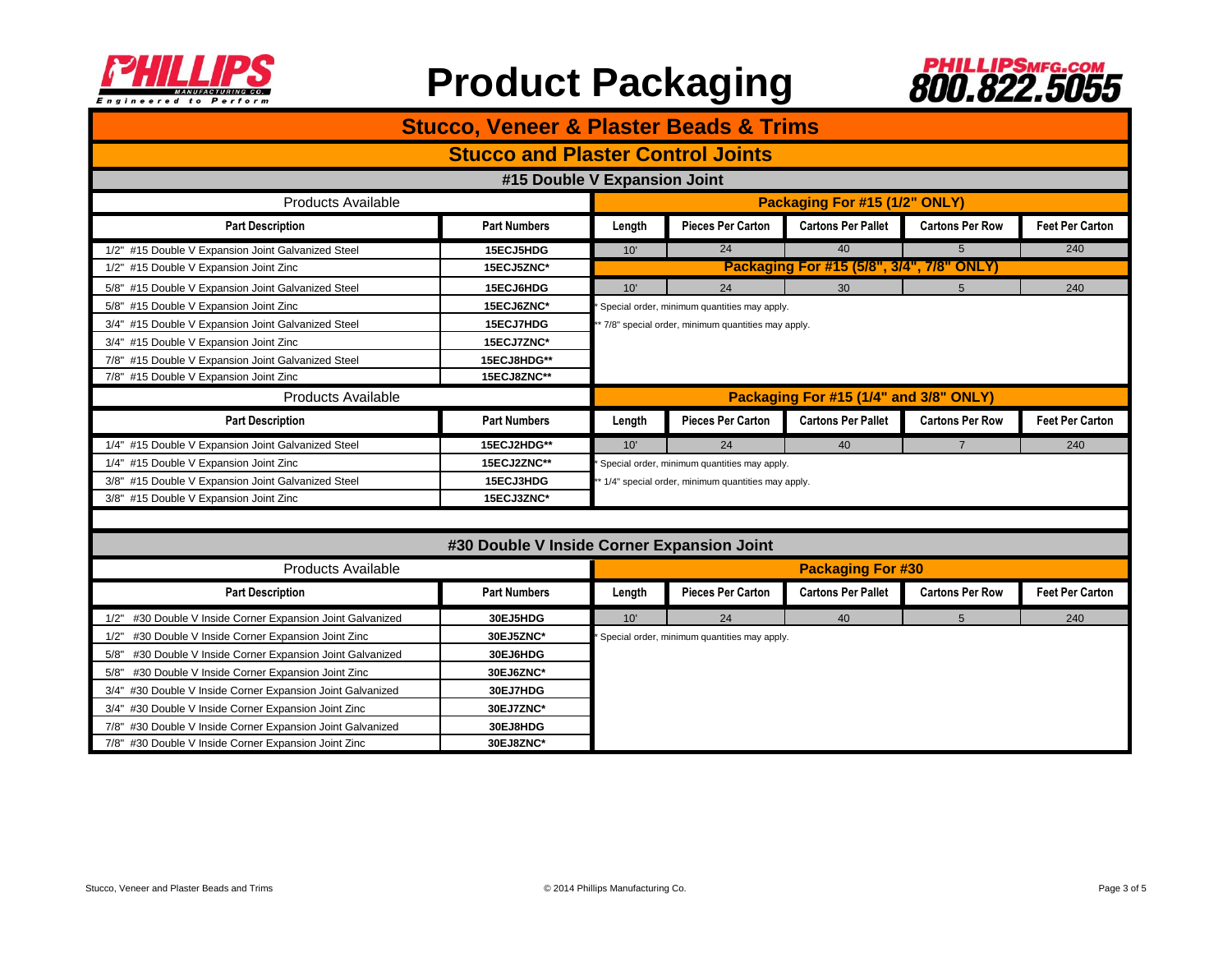



| <b>Stucco, Veneer &amp; Plaster Beads &amp; Trims</b>         |                                       |                                                                |                                                   |                           |                        |                        |  |
|---------------------------------------------------------------|---------------------------------------|----------------------------------------------------------------|---------------------------------------------------|---------------------------|------------------------|------------------------|--|
| <b>Stucco and Plaster Control Joints &amp; Stucco Screeds</b> |                                       |                                                                |                                                   |                           |                        |                        |  |
| #40 Expansion Joint                                           |                                       |                                                                |                                                   |                           |                        |                        |  |
| <b>Products Available</b>                                     |                                       | <b>Packaging For #40</b>                                       |                                                   |                           |                        |                        |  |
| <b>Part Description</b>                                       | <b>Part Numbers</b>                   | Length                                                         | Pieces Per Carton                                 | <b>Cartons Per Pallet</b> | <b>Cartons Per Row</b> | <b>Feet Per Carton</b> |  |
| #40 Expansion Joint Galvanized Steel<br>1/2"                  | 40ECJ5HDG                             | 10'                                                            | 15                                                | 25                        | 5                      | 150                    |  |
| #40 Expansion Joint Zinc<br>1/2"                              | 40ECJ5ZNC*                            | Special order, minimum quantities may apply.                   |                                                   |                           |                        |                        |  |
| #40 Expansion Joint Galvanized Steel<br>3/4"                  | 40ECJ7HDG                             |                                                                |                                                   |                           |                        |                        |  |
| #40 Expansion Joint Zinc<br>3/4"                              | 40ECJ7ZNC*                            |                                                                |                                                   |                           |                        |                        |  |
| 7/8" #40 Expansion Joint Galvanized Steel                     | 40ECJ8HDG                             |                                                                |                                                   |                           |                        |                        |  |
| 7/8" #40 Expansion Joint Zinc                                 | 40ECJ8ZNC*                            |                                                                |                                                   |                           |                        |                        |  |
|                                                               |                                       |                                                                |                                                   |                           |                        |                        |  |
|                                                               | #7 Foundation Weep Screed & J-Weep    |                                                                |                                                   |                           |                        |                        |  |
| <b>Products Available</b>                                     |                                       | <b>Packaging For #7 Foundation Weep Screed</b>                 |                                                   |                           |                        |                        |  |
| <b>Part Description</b>                                       | <b>Part Numbers</b>                   | Length                                                         | <b>Pieces Per Bundle</b>                          | <b>Bundles Per Pallet</b> | <b>Bundles Per Row</b> | <b>Feet Per Bundle</b> |  |
| 1/2" #7 Foundation Weep Screed                                | WS5HDG                                | 10'                                                            | 10                                                | 50                        | 10                     | 100                    |  |
| 7/8" #7 Foundation Weep Screed                                | WS8HDG                                | 5/8", 3/4" and 1" special order, minimum quantities may apply. |                                                   |                           |                        |                        |  |
| 1-3/8" #7 Foundation Weep Screed                              | WS13HDG                               |                                                                |                                                   |                           |                        |                        |  |
|                                                               |                                       |                                                                |                                                   |                           |                        |                        |  |
|                                                               | <b>J-Weep &amp; J-Low Back Casing</b> |                                                                |                                                   |                           |                        |                        |  |
| <b>Products Available</b>                                     |                                       | <b>Packaging For J-Weep &amp; J-Low Back Casing</b>            |                                                   |                           |                        |                        |  |
| <b>Part Description</b>                                       | <b>Part Numbers</b>                   | Length                                                         | <b>Pieces Per Bundle</b>                          | <b>Bundles Per Pallet</b> | <b>Bundles Per Row</b> | <b>Feet Per Bundle</b> |  |
| 3/8" J-Weep                                                   | <b>JW3HDG</b>                         | 10'                                                            | 10 <sup>1</sup>                                   | 50                        | 10                     | 100                    |  |
| $1/2"$ J-Weep                                                 | JW5HDG                                |                                                                | 3/4" Special order, minimum quantities may apply. |                           |                        |                        |  |
| 3/4" J-Weep                                                   | JW7HDG**                              |                                                                |                                                   |                           |                        |                        |  |
| 7/8" J-Weep                                                   | JW8HDG                                |                                                                |                                                   |                           |                        |                        |  |
| 1-3/8" J-Weep                                                 | JW13HDG                               |                                                                |                                                   |                           |                        |                        |  |
| 1-3/8" J-Low Back Casing                                      | JLB13HDG                              |                                                                |                                                   |                           |                        |                        |  |
| 1-3/8" J-Low Back Casing - Weep Holes                         | JLW13HDG                              |                                                                |                                                   |                           |                        |                        |  |